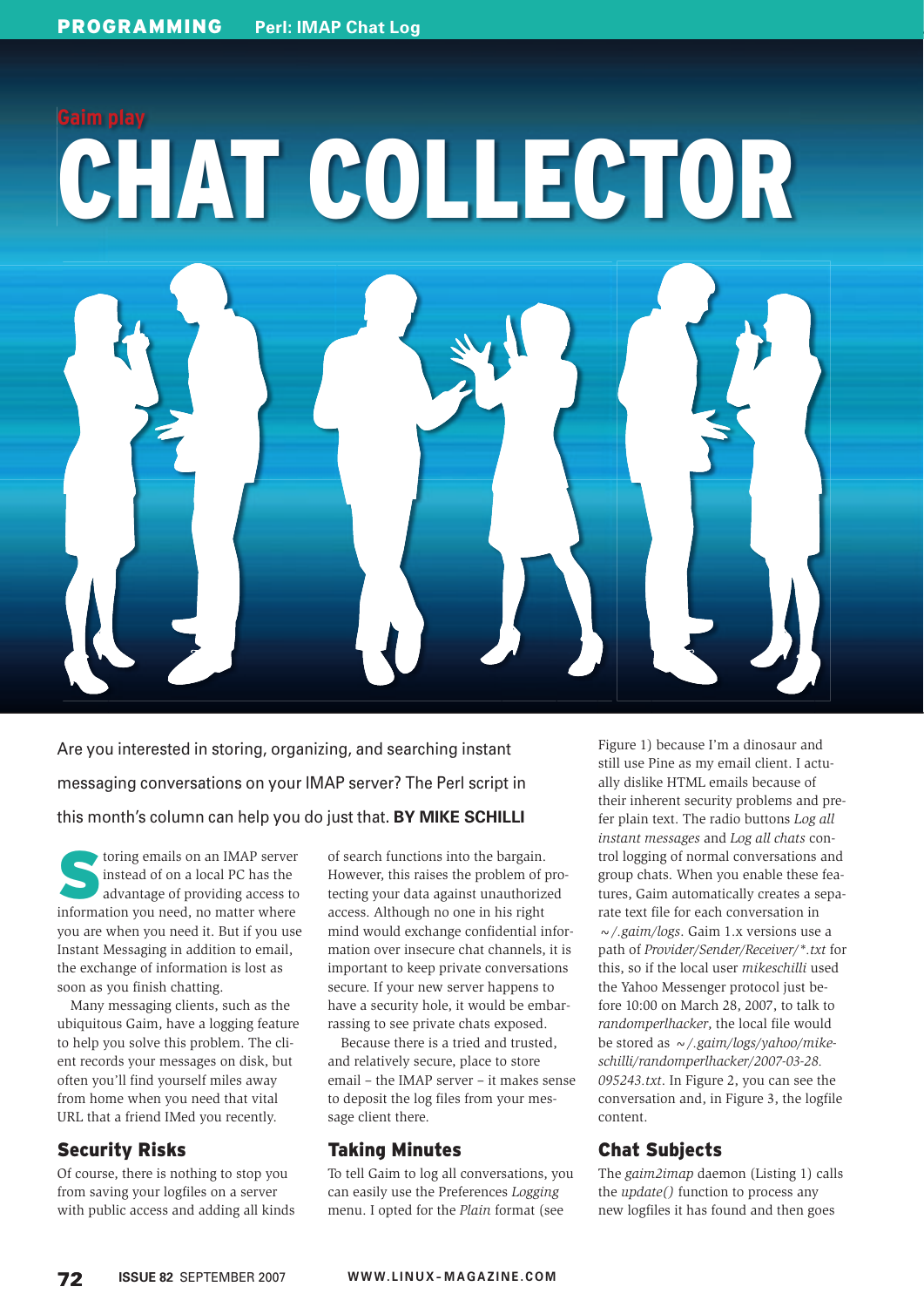back to sleep for the preset time interval. A setting of one hour (3600 seconds) is defined for this in the *\$sleep* variable.

Instead of sending unprocessed logfiles as individual email messages to the IMAP server, the daemon first adds some meta information. The sender (*From:*) is set to the name of the other party, and a pseudo-domain of *@gaim* is added to prevent the IMAP server and the email client you use to read the message later from complaining. The email date is set to the start point of the conversation and formatted to comply with RFC822 by the *DateTime::Format::Mail* module. It would be helpful to show the most important topics of the conversation in the subject line of the email. For the chat in Figure 2, these topics could be "characters, perl, word, split, know, bit". Of course, topic extraction is a science unto itself, but *gaim2imap* is quite happy with just a couple of simple tricks, and this helps you achieve usable results.

## Stopwords

First of all, the *chat\_process()* function attempts to identify the predominant language in the conversation. If you talk to international partners, you might use a mix of English, Spanish, or some other languages. The *Text::Language::Guess* CPAN module makes fairly intelligent guesses if the options are restricted to just two or three languages.

Then *chat\_process()* attempts to identify stopwords [2] in the text; these are words that don't really tell much about

the topic of the conversation, but are crucial to understanding the language. Articles (a, the), personal pronouns (I, you, he), or conjunctions (and, or) are a few examples of stopwords. For example, if a search engine receives a query such as *By the way, where is San Francisco?*, it will just ditch everything apart from the name of the city, and look for San Francisco in its index.

The *gaim2imap* script eliminates stopwords via the *Lingua:: StopWords* CPAN module. Just specify a language, and then the module returns a reference to a hash whose keys are a collection of all the stopwords known to the module for this particular language. The script additionally defines a list of frequently encountered words from the list in *\$im\_ stopwords* in line 27; you can normally assume that these words will not contribute much to the content.

To filter out the most important topics, the script uses a kind of home-grown approach: It counts how often specific words occur, weights them by frequency, and adds three extra points to long words (with more than six letters). If you like, you can integrate a more sophisticated approach; Yahoo, my employer, offers a Web API [3] for extracting topics from English texts.

# Lighting up Links

If an IM logfile contains one or multiple

URLs, it might prove particularly valuable. *gaim2 imap* uses the *URI:: Find* CPAN module to discover URLs in the clear text of the chat. The constructor expects a callback function as an argument that gets called for every URL found. In *gaim2imap*, the callback function returns an empty string to have URLs eliminated from the text before it goes to the term-extraction stage. If the



**Figure 1: Gaim's Preferences menu lets you configure how you log** to the term-extrac-lishes the connection to the IM<br>tion stage. If the lishes script, *localhost* is the se<br>WWW.LINUX-MAGAZINE.COM ISSUE 82 SEPTEMBER 2007 **chat sessions.**



**Figure 2: A conversation with Gaim …**

number of identified URLs is greater than 0, a *\*L\** (for *Link*) is added at the start of the future email's subject line. With this in place, you can quickly see within your email client which logfiles, from a list of several, contain critical links. To make sure that the logs are as easy to read as emails, the body text of individual chat messages is formatted to a line length of 70 characters and justified with the *Text::Wrap* module and its *fill()* function in line 150. The script modifies *\$Text::Wrap::columns* to accomplish this.

The *chat\_process()* function returns a total of three values: the suggested subject line for the outgoing mail, the newly formatted text, and the start point of the chat session in Unix seconds.

The *imap\_add()* function in line 220 creates a mail header from this and uses the *IMAP::Client* CPAN module's *append()* method to drop the message into the IMAP server's *im\_mailbox* folder. Check out the Installation section to discover how to set up this folder on the IMAP server.

# Connecting

*IMAP::Client* is first switched to *Raise-Error* mode by calling *onfail('ABORT')*. Any errors that occur will throw an exception in this mode, immediately causing the script to quit. This way, you don't need to check the return values of the individual methods the module offers. If you prefer the daemon not to quit, you can use *eval* to catch the exceptions and react to them.

The *connect()* method in line 77 establishes the connection to the IMAP server. In this script, *localhost* is the server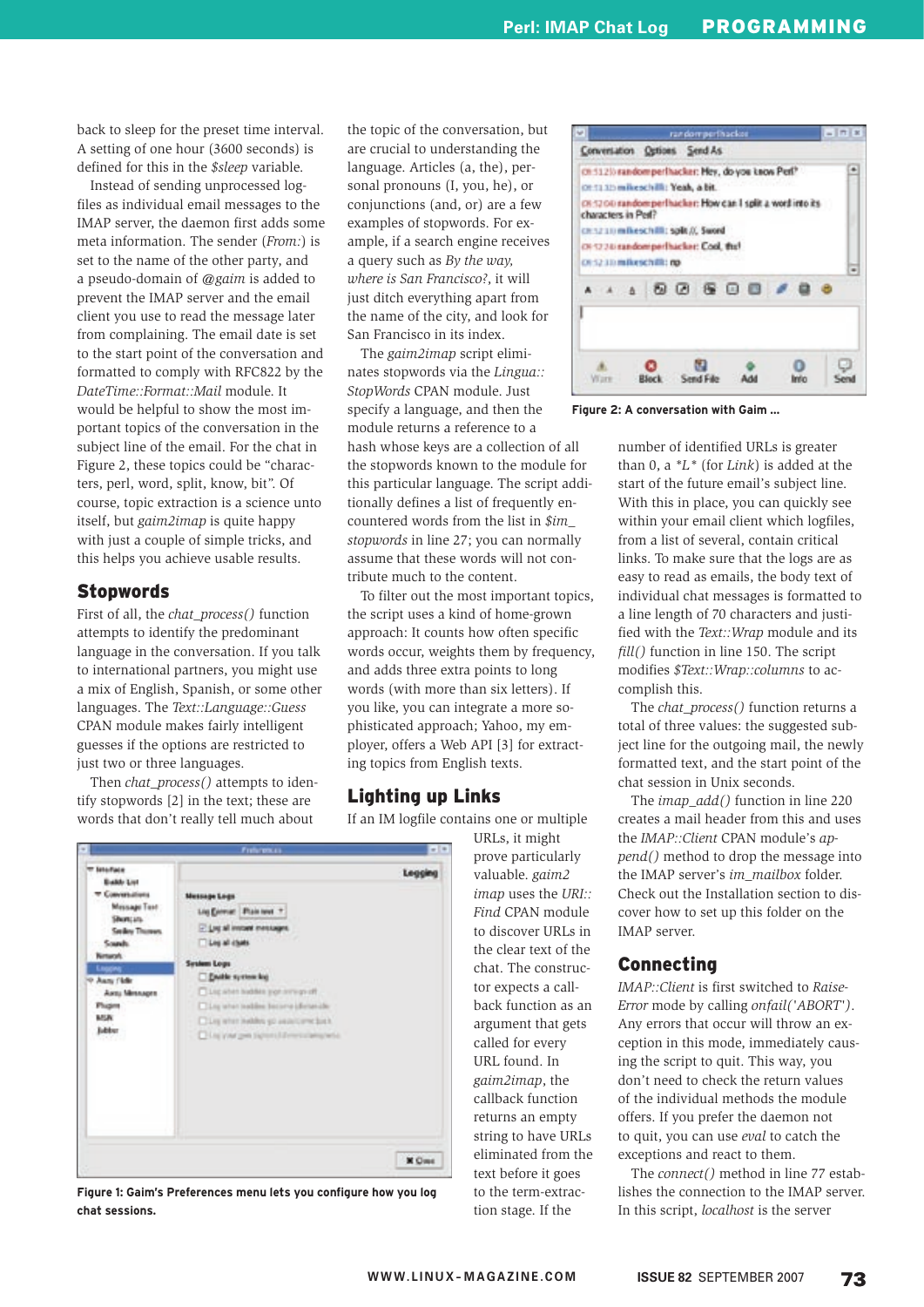



because the Dovecot IMAP server is running on my Linux desktop. But connect() could just as easily contact any host on the Internet. Line 83 calls *authenticate()* 

and passes in the username and the password for the Unix user. The latter is collected by gaim2imap at program startup. Password input is handled by the password\_ read() function in line

42, and it comes from the bottomless treasure trove of the Sysadm::Install CPAN module.

The Gaim::Log::Finder and Gaim::

**Listing 1: gaim2imap** 

Log:: Parser CPAN modules find and parse the Gaim logs, removing the need to manually traverse directory hierarchies and extract dates and messages from each file encountered. The CPAN modules provide methods for getting sender and receiver information, dates, and the content of a chat session. The chat\_process() function uses \$parser-> next\_message() to iterate over all exchanged messages of a logfile, each returned as a Gaim::Log::Message object. The object features  $date(),from(),to(),$ 

|     | 001 #!/usr/bin/perl -w              |
|-----|-------------------------------------|
|     |                                     |
| 003 | # gaim2imap - IMAP chat logs        |
|     | 004 # Mike Schilli, 2007            |
| 005 | # (m@perlmeister.com)               |
| 006 |                                     |
| 007 | use strict:                         |
| 008 | use Gaim::Log::Parser 0.04;         |
| 009 | use Gaim::Log::Finder;              |
|     | 010 use Sysadm:: Install 0.23       |
| 011 | qw(:all);                           |
|     | 012 use Lingua::StopWords;          |
|     | 013 use Text::Language::Guess;      |
| 014 | use Log::Log4perl qw(:easy);        |
| 015 | use Text:: Wrap                     |
| 016 | qw(fill \$columns);                 |
|     | 017 use URI::Find;                  |
|     | 018 use IMAP:: Client;              |
| 019 | use DateTime::Format::Mail;         |
| 020 |                                     |
|     | 021 my $$mailbox = "im_mailbox";$   |
|     | $022$ my \$tzone =                  |
| 023 | "America/Los_Angeles";              |
|     | 024 my $$min\_age = 3600;$          |
| 025 | my $$s]eep = 3600$ ;                |
| 026 |                                     |
| 027 | $my$ \$im_stopwords =               |
| 028 | map { $\frac{1}{2}$ => 1 } qw(maybe |
| 029 | thanks thx doesn hey put            |
| 030 | already said say would can          |
| 031 | could haha hehe see well            |
| 032 | think like heh now many lol         |
| 033 | doh );                              |
| 034 |                                     |
|     | 035 Log::Log4perl->easy_init({      |
| 036 | $\Rightarrow$ \$DEBUG,<br>level     |
| 037 | category $\Rightarrow$ "main",      |
| 038 | file<br>$\Rightarrow$               |
| 039 | ">>\$ENV{HOME}/.gaim2imap.log"      |
| 040 | $\vert$ );                          |
| 041 |                                     |
|     | 042 my \$PW = password_read(        |

| 043      | "password: ");                              |
|----------|---------------------------------------------|
| 044      |                                             |
|          | $045$ my $$pid = fork()$ ;                  |
|          | 046 die "fork failed"                       |
| 047      | if !defined \$pid;                          |
| 048      | exist 0 if \$pid;                           |
| 049      |                                             |
|          | 050 dbmopen my %SEEN,                       |
| 051      | "\$ENV{HOME}/.gaim/.seen",                  |
| 052      | 0644                                        |
| 053      | or LOGDIE                                   |
| 054      | "Cannot open dbm file (\$!)";               |
| 055      |                                             |
|          | $056$ \$SIG{TERM} = sub {                   |
| 057      | INFO "Exiting";                             |
| 058      | dbmclose %SEEN;                             |
|          | 059 exit 0;                                 |
| $060$ }; |                                             |
| 061      |                                             |
|          | 062 while (1) {                             |
| 063      | update();                                   |
|          | 064 INFO "Sleeping \$sleep secs";           |
|          | 065 sleep \$sleep;                          |
| 066      | $\left\vert \cdot\right\vert$               |
| 067      |                                             |
| 068      |                                             |
| 069      | sub update {                                |
| 070      |                                             |
| 071      | DEBUG "Connecting to IMAP";                 |
| 072      |                                             |
| 073      | $my$ \$imap =                               |
| 074      | $IMAP::Client()->new()$ ;                   |
| 075      |                                             |
| 076      | $\frac{1}{2}$ imap->onfail('ABORT');        |
| 077      | \$imap->connect(                            |
| 078      | PeerAddr => 'localhost',                    |
| 079      | ConnectMethod => 'PLAIN'                    |
| 080      | $)$ ;                                       |
| 081      |                                             |
| 082      | my $\text{su} = \text{getpwind}$ \$>;       |
| 083      | $\frac{1}{2}$ imap->authenticate(\$u,\$PW); |
| 084      |                                             |

| 085 | $my$ \$finder =                 |
|-----|---------------------------------|
| 086 | Gaim::Log::Finder->new(         |
| 087 | $cal1$ back $\Rightarrow$ sub { |
| 088 | my (\$self, \$file,             |
| 089 | \$protocol, \$from, \$to)       |
| 090 | $= \omega$ ;                    |
| 091 |                                 |
| 092 | return 1 if \$from eq \$to;     |
| 093 |                                 |
| 094 | $my$ \$mtime =                  |
| 095 | (stat \$file)[9];               |
| 096 | $my$ \$age = time() - \$mtime;  |
| 097 |                                 |
| 098 | return 1                        |
| 099 | if \$SEEN{\$file}               |
| 100 | and $\SSEEN\{\$file\}$ ==       |
| 101 | \$mtime;                        |
| 102 |                                 |
| 103 | if $(sage < $min\_age)$ {       |
| 104 | INFO "\$file: Too ",            |
| 105 | " recent (\$age)";              |
| 106 | return 1;                       |
| 107 | $\mathcal{F}$                   |
| 108 |                                 |
| 109 | $$SEEN$fille$ = $mitime;$       |
| 110 | INFO "Processing log ",         |
| 111 | "file: \$file";                 |
| 112 | my (\$subject, \$formatted,     |
| 113 | \$epoch)                        |
| 114 | = chat_process(\$file);         |
| 115 |                                 |
| 116 | imap_add( \$imap,               |
| 117 | \$mailbox, \$epoch,             |
| 118 | "\$to\@gaim", "",               |
| 119 | \$subject, \$formatted );       |
| 120 | $\vert \cdot \rangle$ :         |
| 121 |                                 |
| 122 | $$finder~ >find()$ ;            |
| 123 | Ł                               |
| 124 |                                 |
| 125 |                                 |
| 126 | sub chat_process {              |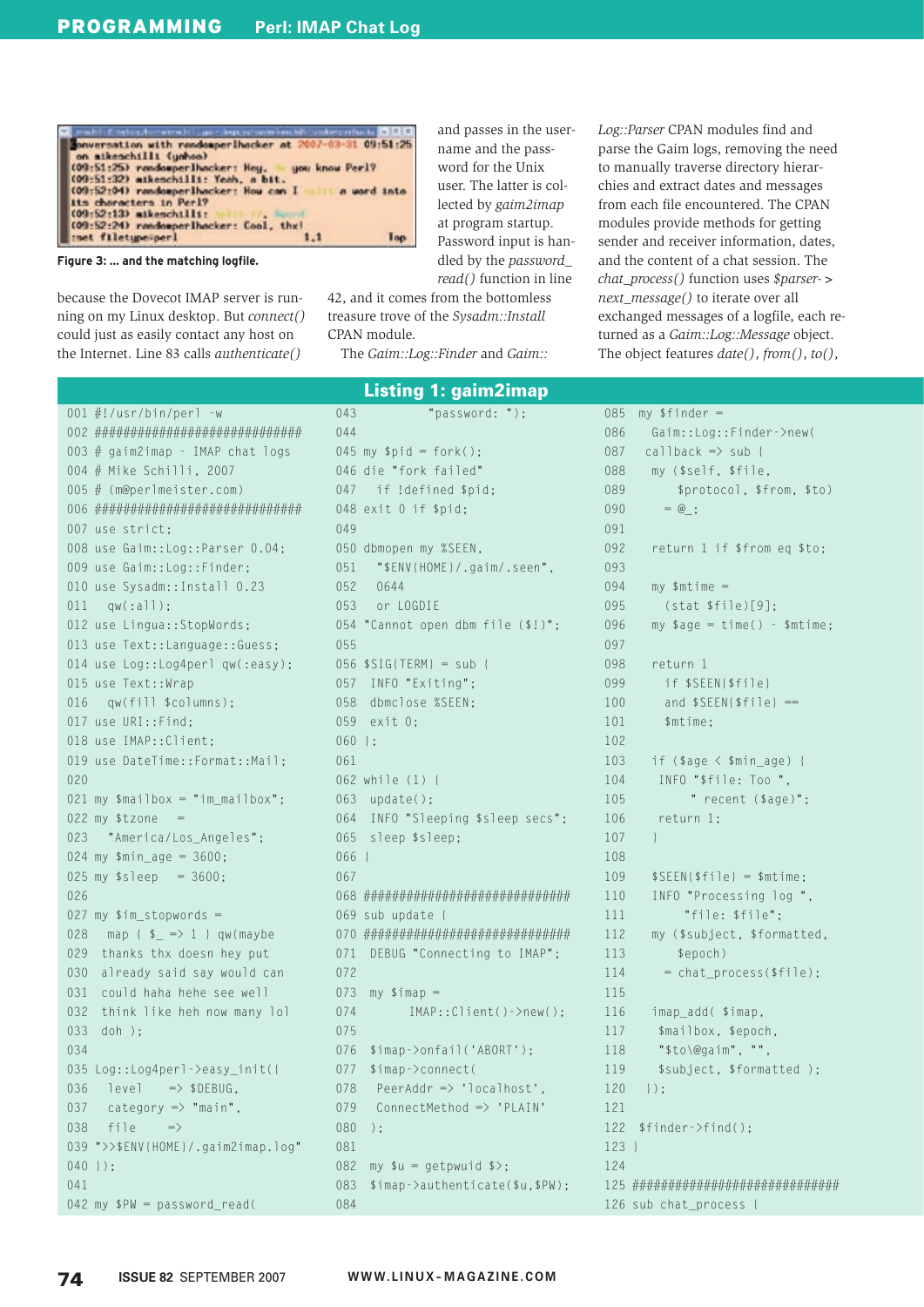and *content()* methods for accessing the date, the conversation partners, and the text of each message, respectively.

To tell *gaim2imap* to disappear into the background when the user enters the password at startup, line 45 *fork*s a child process. The parent process disappears without much ado, and the user sees the command-line's prompt return. The child process just goes on running. If the admin later kills the daemon by calling *kill* with the appropriate process ID, *gaim2imap* will try to save a persistent

hash with seen log files with *dbmclose* before calling *exit* and quitting. The global *%SIG* hash uses a *\$SIG{TERM}* entry to define this behavior.

An IM session could go on for several hours, but Gaim will keep on adding messages to an existing logfile. Gaim will not create a new file until the communication dialog is closed and a new message exchange starts.

The daemon that generates emails from the logfiles defines an hour of inactivity as the threshold. After this, the file is converted to an email and tagged as processed. If the session was still active at this time and if Gaim later appends a new message, the daemon will notice the change; the daemon stores the last modification time for each file it processes and stores this value in *%SEEN*, a persistent hash that is linked to a file by *dbmopen*. To avoid loss of data in this fairly rare scenario, the daemon simply reprocesses the file, producing a duplicate rather than giving up on potentially valuable content.

```
127 #############################
128 my (f_1) = @:
129
130 mv $parser =
131 Gaim::Log::Parser->new(
132 file \Rightarrow $file);
133
 134 # Search+delete URLs
135 my \text{surifind} =136 URI::Find->new(sub { "" });
137
138 my $text = "":139 my $formatted = "";
140 my $urifound;
141 $Text::Wrap::columns = 70;
142
143 while (my m =144 $parser->next message()) {
145
146 my $content =
147 $m->content();
148 $content \rightleftharpoons s/\n+ / /g;149
 150 $formatted .= fill(
151 "", " ",
152 nice_time($m->date())
153 . " "
154 . $m->from() . ": "
155 . $content
156 ) . "\n\n";
157
158 $urifound =
159 $urifind->find(
160 \timesScontent)\cdot161 $text .= " " . $content;
162 }
163
164 my squareser =165 Text::Language::Guess->new(
166 languages \Rightarrow [ 'en', 'es' ]
167 );
168
                                     172
                                     174
                                     176
                                     180
                                     182
                                     185
                                     196 }
                                     197
                                     201
                                     205
                                     209 ) \leq 70 {
                                          Listing 1: gaim2imap
```
 169 my \$lang = \$guesser 170 ->language\_guess\_string( 171 \$text); 173 \$lang = 'en' unless \$lang; 175 DEBUG "Guessed: \$lang\n"; 177 my \$stopwords = 178 Lingua::StopWords:: getStopWords( 179 \$lang); 181 my %words; 183 while ( 184  $$text =~/\b(\w+)\b/q)$ 186 my  $$word = lc($1);$ 187 next 188 if \$stopwords->{\$word}; 189 next if  $$word = ~ / \^ \dagger $$ ; 190 next if length(\$word)  $\leq 2$ ; 191 next if exists 192 \$im\_stopwords{\$word}; 193 \$words{\$word}++; 194 \$words{\$word} += 3 195 if length  $$word > 6$ ; 198 my @weighted words = sort { 199 \$words{\$b} <=> \$words{\$a} 200 } keys %words;  $202$  my  $$subj =$ 203 (\$urifound ? '\*L\*' : ""); 204 my  $$char = "":$  206 while ( @weighted\_words 207 and length(\$subj) + length( 208 \$char . \$weighted\_words[0]

```
210 $subj .= $char
211 . shift @weighted_words;
212 $char = ", ";
213 }
211 215 return ($subj, $formatted,
216 $parser->{dt}->epoch());
217 }
218
 219 #############################
220 sub imap_add {
221 #############################
222 my ( $imap, $mailbox,
223 $date, $from, $to.
224 $subject, $text ) = \omega;
225
 226 $date = DateTime::Format::
   Mail
227 ->format_datetime(
228 DateTime->from_epoch(
229 epoch \Rightarrow $date,
230 time_zone => $tzone
231);
232
 233 my $message =
234 "Date: $date\n"
235 . "From: $from\n"
236 . "To: $to\n"
237 . "Subject: "
238 . "$subject\n\n$text";
239
240 my $f] =241 $imap->buildflaglist();
242
 243 $imap->append($mailbox,
244 $message, $fl);
245 }
```